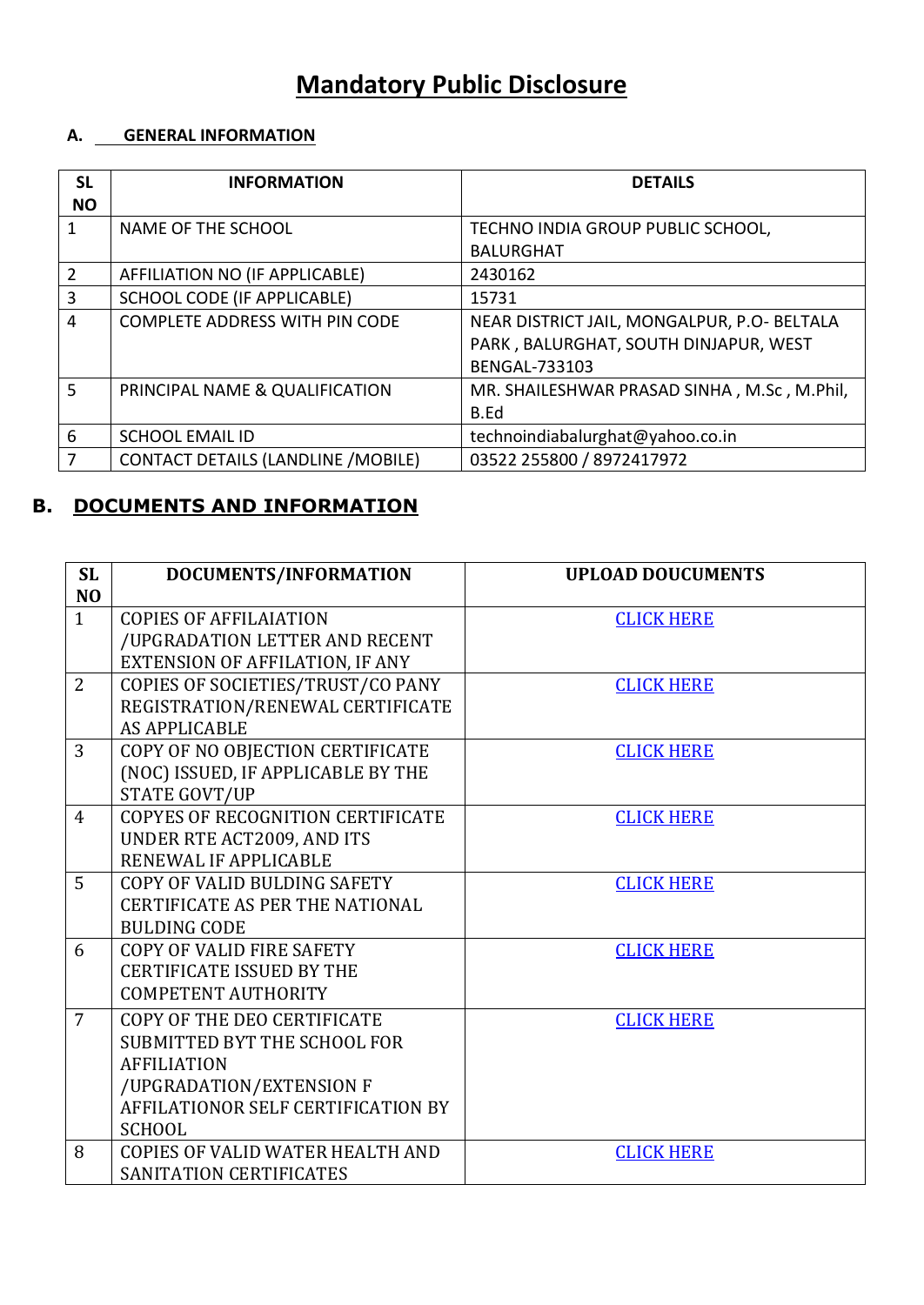### **C. RESULT AND ACADEMICS**

| S.             | DOCUMENTS/INFORMATION           | <b>UPLOAD DOCUMENTS</b> |
|----------------|---------------------------------|-------------------------|
| N <sub>O</sub> |                                 |                         |
|                | FEE STRUCTURE OF THE SCHOOL     | <b>CLICK HERE</b>       |
| 2              | ANNUAL ACADEMIC CALANDER        | <b>CLICK HERE</b>       |
| 3              | LIST OF SCHOOL MANAGEMENT       | <b>CLICK HERE</b>       |
|                | <b>COMMITTEE (SMC)</b>          |                         |
| $\overline{4}$ | <b>LIST OF PARENTS TEACHERS</b> | <b>CLICK HERE</b>       |
|                | ASSOCIATION(PTA) MEMBERS        |                         |
| 5              | LAST THREE-YEAR RESULT OF THE   | <b>CLICK HERE</b>       |
|                | <b>BOARD EXAMINATION AS PER</b> |                         |
|                | APPLICABLILITY                  |                         |

#### **RESULT CLASS : X**

| S.NO | <b>YEAR</b> | <b>NO. OF</b><br><b>REGISTRED</b> | <b>NO OF</b><br><b>STUDENTS</b><br><b>PASSED</b> | <b>PASS</b><br><b>PERCENTAGE</b> | <b>REMARKS</b> |
|------|-------------|-----------------------------------|--------------------------------------------------|----------------------------------|----------------|
|      | 2021        | 44                                | 44                                               | 100%                             |                |
|      | 2020        | 52                                | 52                                               | 100%                             |                |
|      | 2019        | 64                                | 64                                               | 100%                             |                |

### **RESULT CLASS : XII**

| S.NO | <b>YEAR</b> | <b>NO. OF</b><br><b>REGISTRED</b><br><b>STUDENTS</b> | NO. OF<br><b>STUDENTS</b><br><b>PASSED</b> | <b>PASS</b><br><b>PERCENTAGE</b> | <b>REMARKS</b> |
|------|-------------|------------------------------------------------------|--------------------------------------------|----------------------------------|----------------|
|      | 2021        | σZ                                                   | 62                                         | 100%                             |                |
|      | 2020        |                                                      |                                            | 100%                             |                |
|      | 2019        | 43                                                   | 39                                         | 90.7%                            |                |

## **D. STAFF (TEACHING)**

| S.             | <b>INFORMATION</b>          | <b>DETAILS</b> |
|----------------|-----------------------------|----------------|
| N <sub>O</sub> |                             |                |
| $\mathbf{1}$   | PRINCIPAL                   | 01             |
| 2              | <b>TOTAL NO F TEACHERS</b>  | 46             |
|                | O PGT                       | 13             |
|                | O TGT                       | 16             |
|                | O PRT                       | 15             |
|                | 0 NTT                       | 02             |
| 3              | TEACHERS SECTION RATIO      | 1.5:1          |
| 4              | DETAILS OF SPECIAL EDUCATOR | 01             |
| 5              | DETAILS OF COUNSELLOR AND   | 01             |
|                | <b>WELNESS TEACHER</b>      |                |